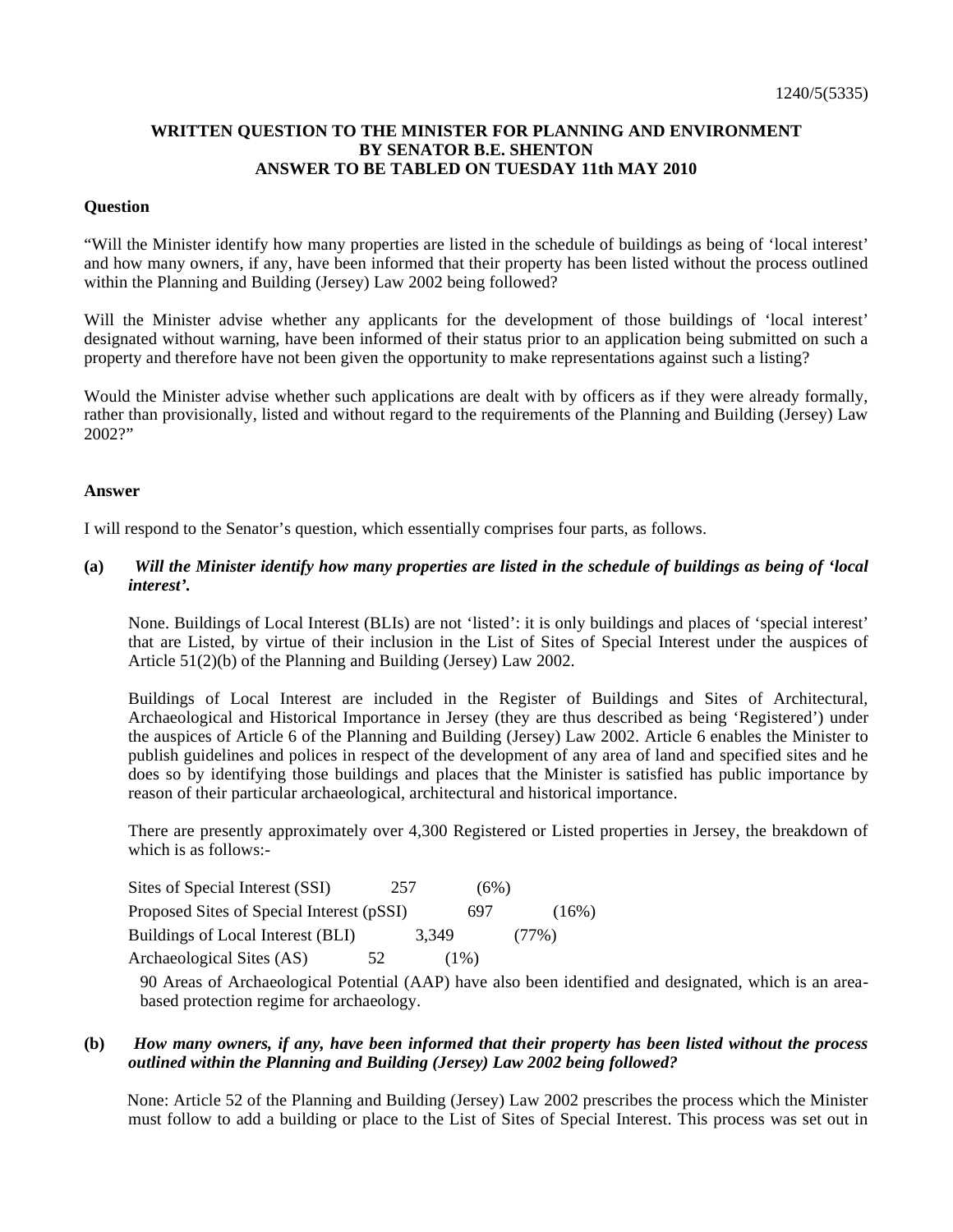response to a question from Senator JL Perchard (1240/5(5084)) tabled on 02 February 2010 and re-iterated in answer to a question from Senator BE Shenton (1240/5(5181) tabled on 23 March 2010.

 For a building or place to be added to the List of SSIs this process must be followed and is in every case, therefore, every owner of a property that has been listed will have been accordingly served notice of the Minister's intent to List the property, either directly or on site, in accord with the process prescribed by law.

The process to register a Building of Local Interest is not prescribed by law.

**(c)** *Will the Minister advise whether any applicants for the development of those buildings of 'local interest' designated without warning, have been informed of their status prior to an application being submitted on such a property and therefore have not been given the opportunity to make representations against such a listing?*

As stated above, in answer to part (a), Buildings of Local Interest are so Registered by the Minister under Article 6 of the Planning and Building (Jersey) Law. Article 6 is a generic provision relating to the Minister's powers to issue guidance and does not prescribe the process by which any such guidance must be issued. As a consequence, as stated above at (b), the process for the Registration of BLIs is not prescribed by law.

It is recognised, however, that there is considerable value in ensuring that the owners of Buildings of Local Interest are aware of their building's status and the reason for its registration and protection. It is also recognised that it is only equitable that the owners of such buildings are given an opportunity to comment on any proposal to Register their property, and/or to change the status of their property.

The designation of 'Building of Local Interest' was introduced by the then Planning and Environment Committee as part of the *Interim policies for the conservation of historic buildings* in July 1998. The introduction of this new system was based on a review of the status and value of all of the Island's historic buildings and sites. Between 2000 and 2005, all of the owners of those buildings and sites designated as a Building of Local Interest were notified of their status. Since that time, where there has been any change in the ownership of any such properties so designated, the status of these buildings and places is identified as part of the legal search service provided by the Planning and Building Services Department, where a legal search is requested by conveyancers.

More recently, the Minister for Planning and Environment has sought to ensure that, whilst not required to do so by law, the process of Registration of a Building of Local Interest reflects that for the Listing of a Site of Special Interest. This requires (as set in previous responses to questions already tabled at least twice this year) the Minister to serve notice of his intent to designate a building or place on the owners of a property, or on site, and provides them with a minimum of 28 days in which to submit representations to him in respect of his intention. Furthermore, whilst not required to do so by law, the Minister has also sought to enable any such representations submitted to be heard in public at one of his Public Meetings, where he might receive the representations in person, and provide any interested party with an ability to address him in relation to any concerns about the potential Listing or Registration of a property.

The Minister's proposals for the review of the historic environment protection regime seeks to simplify the system by introducing one system of designation – a Listed building or place – under the auspices of the existing law, which would provide for Notice of Intent to be served on owners, with a right of representation and, where a party still remains aggrieved, a right of appeal to the Royal Court.

It is also relevant to note that the List of Sites of Special Interest and the Register of Buildings and Sites of Architectural, Archaeological and Historical Importance in Jersey are public documents and are available online at the States of Jersey website.

# **(d)** *Would the Minister advise whether such applications are dealt with by officers as if they were already formally, rather than provisionally, listed and without regard to the requirements of the Planning and Building (Jersey) Law 2002?*